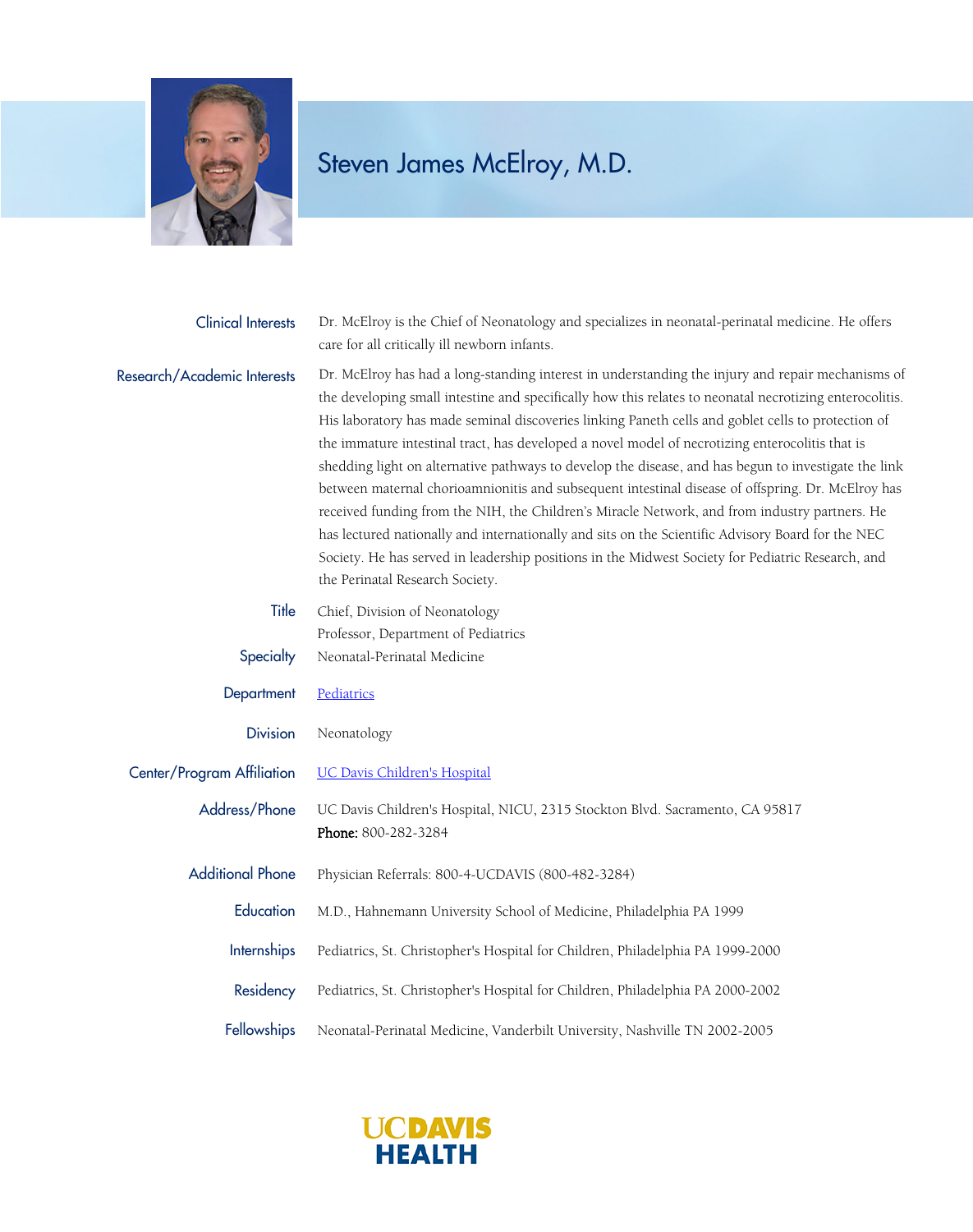

## Steven James McElroy, M.D.

| <b>Board Certifications</b> | American Board of Pediatrics, Neonatal-Perinatal Medicine                  |
|-----------------------------|----------------------------------------------------------------------------|
| Select Recent Publications  | To see a complete list of Dr. McElroy's Published Work, please click here. |

Chaaban H, Burge K, Eckert J, Trammell M, Dyer D, Keshari RS, Silasi R, Regmi G, Lupu C, Good M, McElroy SJ, Lupu F. Acceleration of Small Intestine Development and Remodeling of the Microbiome Following Hyaluronan 35 kDa Treatment in Neonatal Mice. Nutrients. 2021 Jun 12; 13(6). doi:10.3390/nu13062030. PMID:34204790.

Watson SN, McElroy SJ. Potential Prenatal Origins of Necrotizing Enterocolitis. Gastroenterol Clin North Am. 2021 Jun;50(2):431-444. doi:10.1016/j.gtc.2021.02.006. Epub 2021 Apr 23. PMID: 34024450.

Lueschow SR, Boly TJ, Jasper E, Patel RM, McElroy SJ. A critical evaluation of current definitions of necrotizing enterocolitis. Pediatr Res. 2021 May 21. doi:10.1038/s41390-021-01570-y. [Epub ahead of print] PMID:34021272.

Laptook AR, Shankaran S, Barnes P, Rollins N, Do BT, Parikh NA, Hamrick S, Hintz SR, Tyson JE, Bell EF, Ambalavanan N, Goldberg RN, Pappas A, Huitema C, Pedroza C, Chaudhary AS, Hensman AM, Das A, Wyckoff M, Khan A, Walsh MC, Watterberg KL, Faix R, Truog W, Guillet R, Sokol GM, Poindexter BB, Higgins RD. Limitations of Conventional Magnetic Resonance Imaging as a Predictor of Death or Disability Following Neonatal Hypoxic-Ischemic Encephalopathy in the Late Hypothermia Trial. J Pediatr. 2021 Mar;230:106-111.e6. doi:10.1016/j.jpeds.2020.11.015. Epub 2020 Nov 13. PMID:33189747.

Shelby RD, Raab R, Besner GE, McElroy SJ. Hope on the horizon: promising novel therapies for necrotizing enterocolitis. Pediatr Res. 2020 Aug;88(Suppl 1):30-34. doi:10.1038/s41390-020- 1077-1. PMID:32855510.